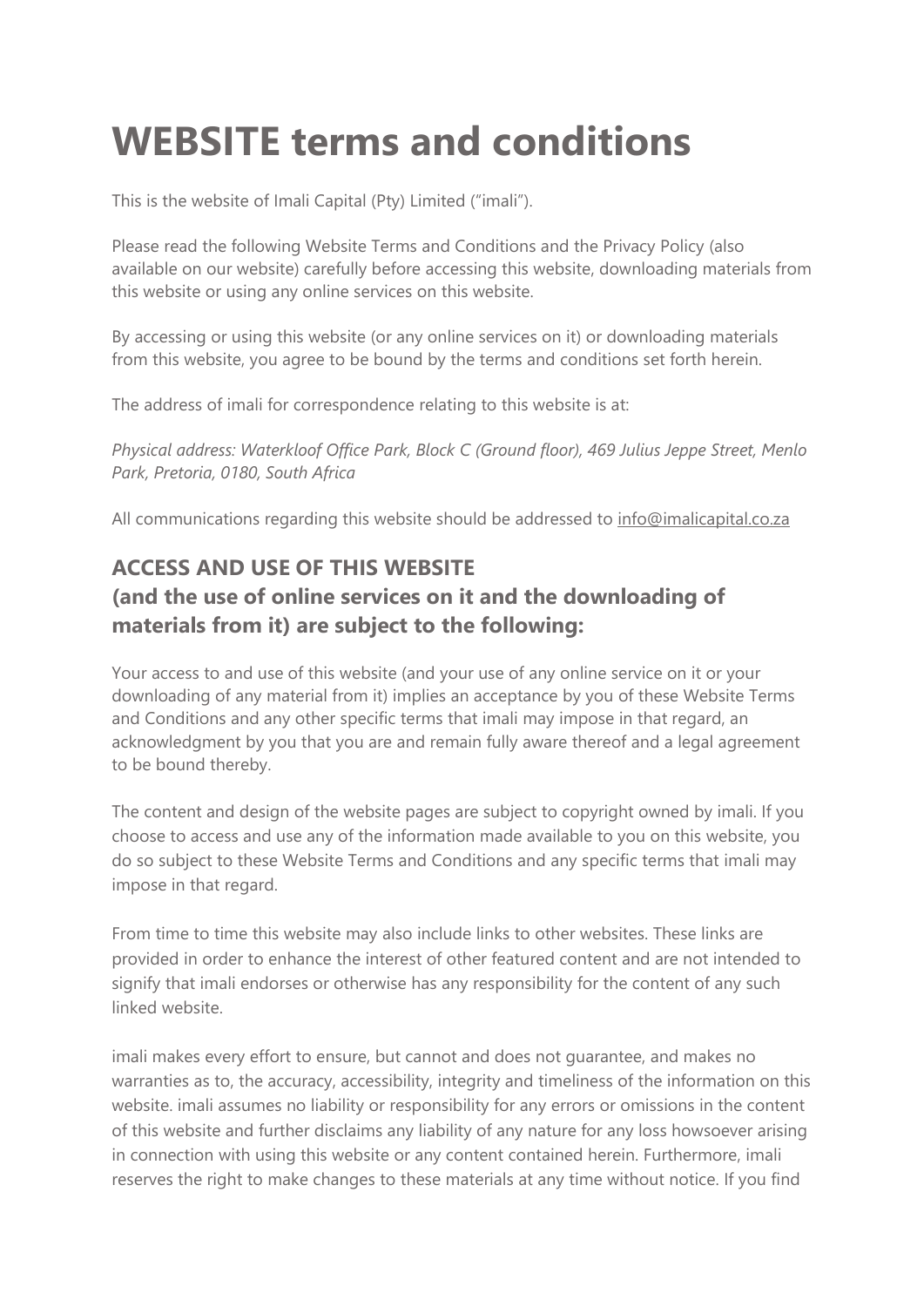any inaccurate, out of date or incomplete information or material on this website, or if you suspect that something is an infringement of intellectual property rights, you must let imali know immediately.

This website is made available for public viewing on the basis that imali exclude to the extent lawfully permitted all liability whatsoever for any loss or damage howsoever arising out of use of this website or reliance upon the content of this website.

While imali makes every effort to ensure that any executable material available to be downloaded from imali's website is free of any virus, it cannot guarantee that the material is free from any or all viruses. imali is not responsible for any loss or damage howsoever caused by the executable material and potentially malicious code contained therein. You are responsible for ensuring that your computer systems are suitable to access and use this website.

You are responsible for implementing enough anti-virus and other security checks to ensure the accuracy of data input and output.

## **imali reserves the right to block any activity.**

You are prohibited from using any "deep-link", "page-scrape", "robot", "spider" or other automatic device, program, algorithm or methodology, or any similar or equivalent manual process, to:

- access, acquire, copy or monitor any portion of the website or any website content; or
- in any way reproduce or circumvent the navigational structure or presentation of the website or any website content; and
- obtain or attempt to obtain any materials, documents or information in an unauthorised manner.

You are prohibited from gaining unauthorized access to any aspect or feature of the website, or any systems or networks connected to the website or to any imali server, or to any of the services offered on or through the website, by hacking, password 'mining' or any other unlawful means.

## **YOU may not:**

- probe, scan or test the vulnerability of the website or any network connected to the website;
- breach the security or authentication measures on the website or any network connected to the website;